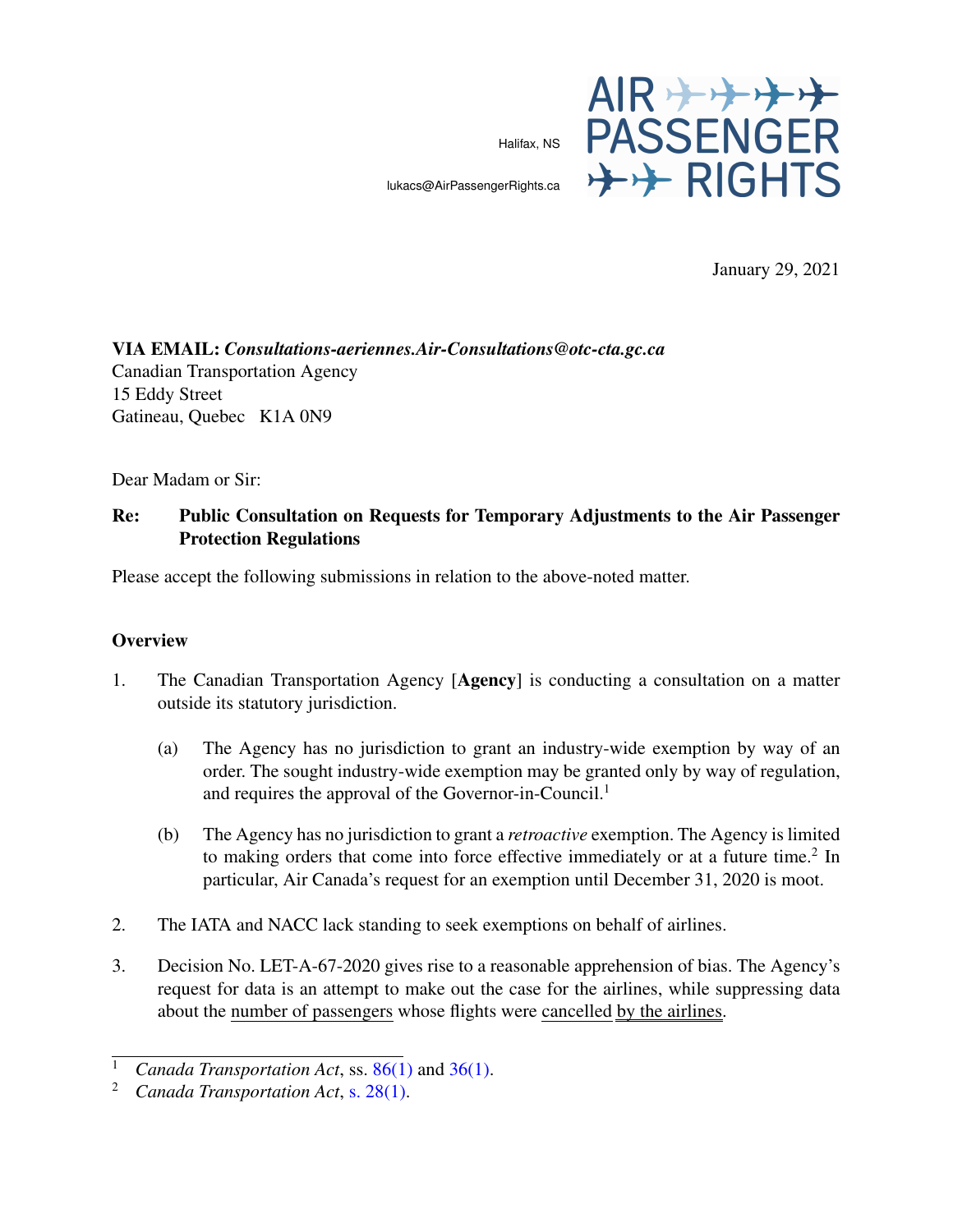- 4. The "consultation" is procedurally unfair to consumers and consumer advocacy groups, who are deprived of the opportunity to direct questions and seek productions from the airlines.
- 5. The data provided by the airlines and summarized in Annex "A" to the consultation paper is arithmetically impossible, unreliable, and does not account for the number of passengers whose flights were cancelled by the airlines.
- 6. Granting the exemptions sought would be unfair to and harm the travelling public.

# I. The Agency's Limited Jurisdiction to Grant Exemptions

- 7. The Agency, being a creation of statute, may exercise only those powers that were assigned to it by Parliament in the Agency's enabling statute, the *Canada Transportation Act* [*Act*]. Furthermore, the Agency must exercise those powers assigned to it in the manner prescribed by the *Act*. 3
- 8. The *Act* confers two distinct types of powers on the Agency to grant exemptions from any requirements of Part II of the *Act*:
	- (a) regulatory powers, to make regulations exempting a person from requirements of Part II of the *Act*; and
	- (b) quasi-judicial powers, to make an order exempting a person from requirements of Part II of the *Act*.

Each of these distinct powers serves a different purpose, and is subject to a different set of requirements prescribed by the *Act* and the *Statutory Instruments Act*. Nevertheless, they share the common feature that neither regulations nor orders may be retroactive.

## *Regulatory Exemptions*

9. Subsection 86(1) of the *Act* provides that:

86 (1) The Agency may make regulations

[...]

- (1) excluding a person from any of the requirements of this  $Part;4$
- 10. These are regulatory powers that the Agency may exercise in furtherance of a broader policy, and without having to examine the unique circumstances of the person being exempted.

<sup>3</sup> *Dunsmuir v. New Brunswick*, [2008 SCC 9 at paras. 27-30.](https://www.canlii.org/en/ca/scc/doc/2008/2008scc9/2008scc9.html#par27)

<sup>4</sup> *Canada Transportation Act*, [s. 86\(1\).](https://www.canlii.org/en/ca/laws/stat/sc-1996-c-10/latest/sc-1996-c-10.html#sec86)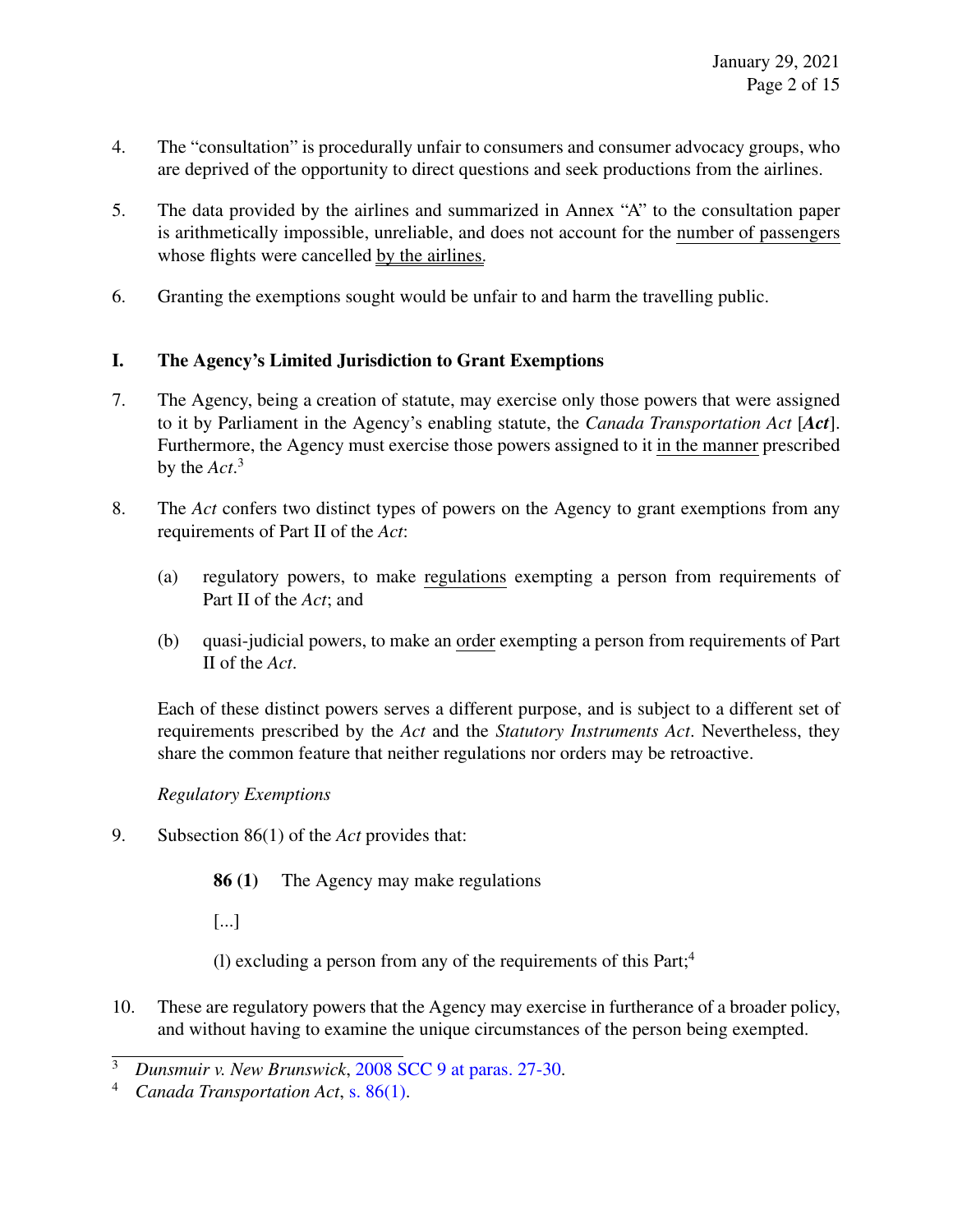11. The Agency may grant a regulatory exemption under s. 86(1) of the *Act* only with the Governor-in-Council's approval:

> 36 (1) Every regulation made by the Agency under this Act must be made with the approval of the Governor in Council.<sup>5</sup>

12. In addition, every regulatory exemption under s. 86(1) of the *Act* is subject to the provisions of the *Statutory Instruments Act* [SIA], and in particular, s. 9(1) of the *SIA*:

> 9 (1) No regulation shall come into force on a day earlier than the day on which it is registered unless

- (a) it expressly states that it comes into force on a day earlier than that day and is registered within seven days after it is made, or
- (b) it is a regulation of a class that, pursuant to paragraph 20(b), is exempted from the application of subsection 5(1),

in which case it shall come into force, except as otherwise authorized or provided by or under the Act pursuant to which it is made, on the day on which it is made or on such later day as may be stated in the regulation.<sup>6</sup>

In short, in the absence of explicit statutory authorization, the earliest day on which a regulation may come into force is "the day on which it is made."

## *Quasi-Judicial Exemptions*

13. Subsection 80(1) of the *Act* provides that:

80 (1) The Agency may, by order, on such terms and conditions as it deems appropriate, exempt a person from the application of any of the provisions of this Part or of a regulation or order made under this Part where the Agency is of the opinion that

- (a) the person has substantially complied with the provision;
- (b) an action taken by the person is as effective as actual compliance with the provision; or
- (c) compliance with the provision by the person is unnecessary, undesirable or impractical.<sup>7</sup>

<sup>5</sup> *Canada Transportation Act*, [s. 36\(1\).](https://www.canlii.org/en/ca/laws/stat/sc-1996-c-10/latest/sc-1996-c-10.html#sec36)

<sup>&</sup>lt;sup>6</sup> *Statutory Instruments Act*, s.  $9(1)$  (emphasis added).<br><sup>7</sup> *Canada Transportation Act* s.  $80(1)$  (emphasis adde

<sup>7</sup> *Canada Transportation Act*, [s. 80\(1\)](https://www.canlii.org/en/ca/laws/stat/sc-1996-c-10/latest/sc-1996-c-10.html#sec80) (emphasis added).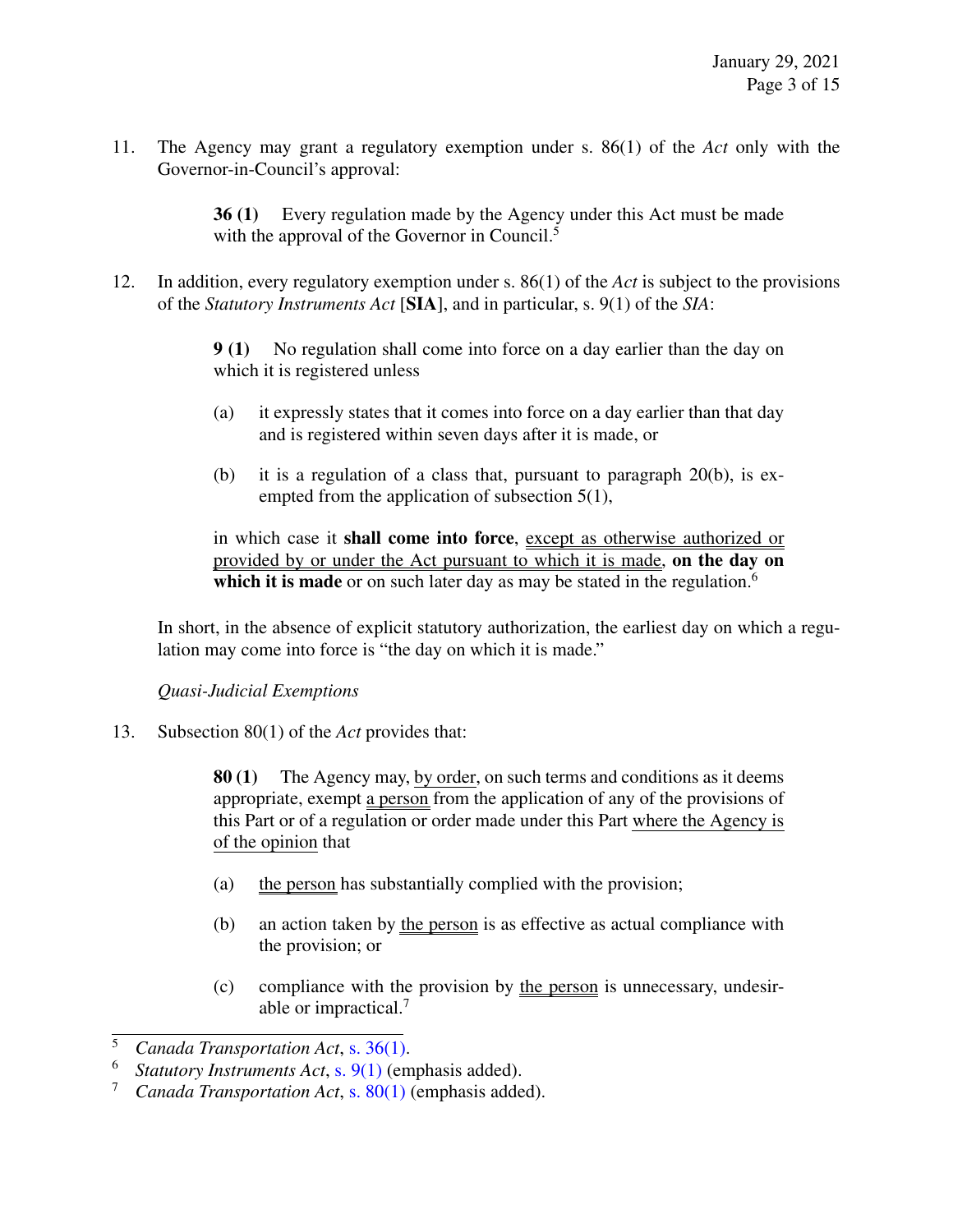- 14. These are quasi-judicial powers that the Agency may exercise only on a case-by-case basis, upon being satisfied about the unique circumstances of "the person" being exempted.
- 15. In addition, every exemption order under s. 80(1) of the *Act* is subject to the requirements of s. 28(1) of the *Act*:

28 (1) The Agency may in any order direct that the order or a portion or provision of it shall come into force

- (a) at a future time,
- (b) on the happening of any contingency, event or condition specified in the order, or
- (c) on the performance, to the satisfaction of the Agency or a person named by it, of any terms that the Agency may impose on an interested party,

and the Agency may direct that the whole or any portion of the order shall have force for a limited time or until the happening of a specified event.<sup>8</sup>

Notably, the *Act* does not permit the Agency to make retroactive orders that come into force earlier than the day on which the orders were made.

## (a) The Agency Lacks Jurisdiction to Grant an Industry-Wide Exemption Under S. 80(1)

- 16. The present consultation is conducted based on the erroneous premise that the Agency can make "temporary adjustments under section 80 of the *Canada Transportation Act*" to the *Air Passenger Protection Regulations* [*APPR*].<sup>9</sup> With all due respect, the Agency cannot.
- 17. Subsection 80(1) of the *Act* does not authorize the Agency to make "adjustments" to existing regulations, that is, altering regulations across the entire industry. The essential nature of what the Agency seeks to accomplish is a legislative function, which the Agency may perform only by regulation-making, as prescribed by ss. 86(1) and 36(1) of the *Act*.
- 18. First, if the Agency could grant broad, industry-wide exemptions under s. 80(1) of the *Act*, then s. 86(1) of the *Act* would be redundant. Since, as a matter of statutory interpretation, Parliament does not speak in vain, the scope of the Agency's exemption granting powers under s. 80(1) must be construed as different than those under s. 86(1).

<sup>8</sup> *Canada Transportation Act*, [s. 28](https://www.canlii.org/en/ca/laws/stat/sc-1996-c-10/latest/sc-1996-c-10.html#sec28) (emphasis added).

<sup>9</sup> [Consultation paper on requested temporary adjustments to the Air Passenger Protection Regu](https://otc-cta.gc.ca/eng/consultation-paper-requested-temporary-adjustments-air-passenger-protection-regulations)[lations,](https://otc-cta.gc.ca/eng/consultation-paper-requested-temporary-adjustments-air-passenger-protection-regulations) Agency's website.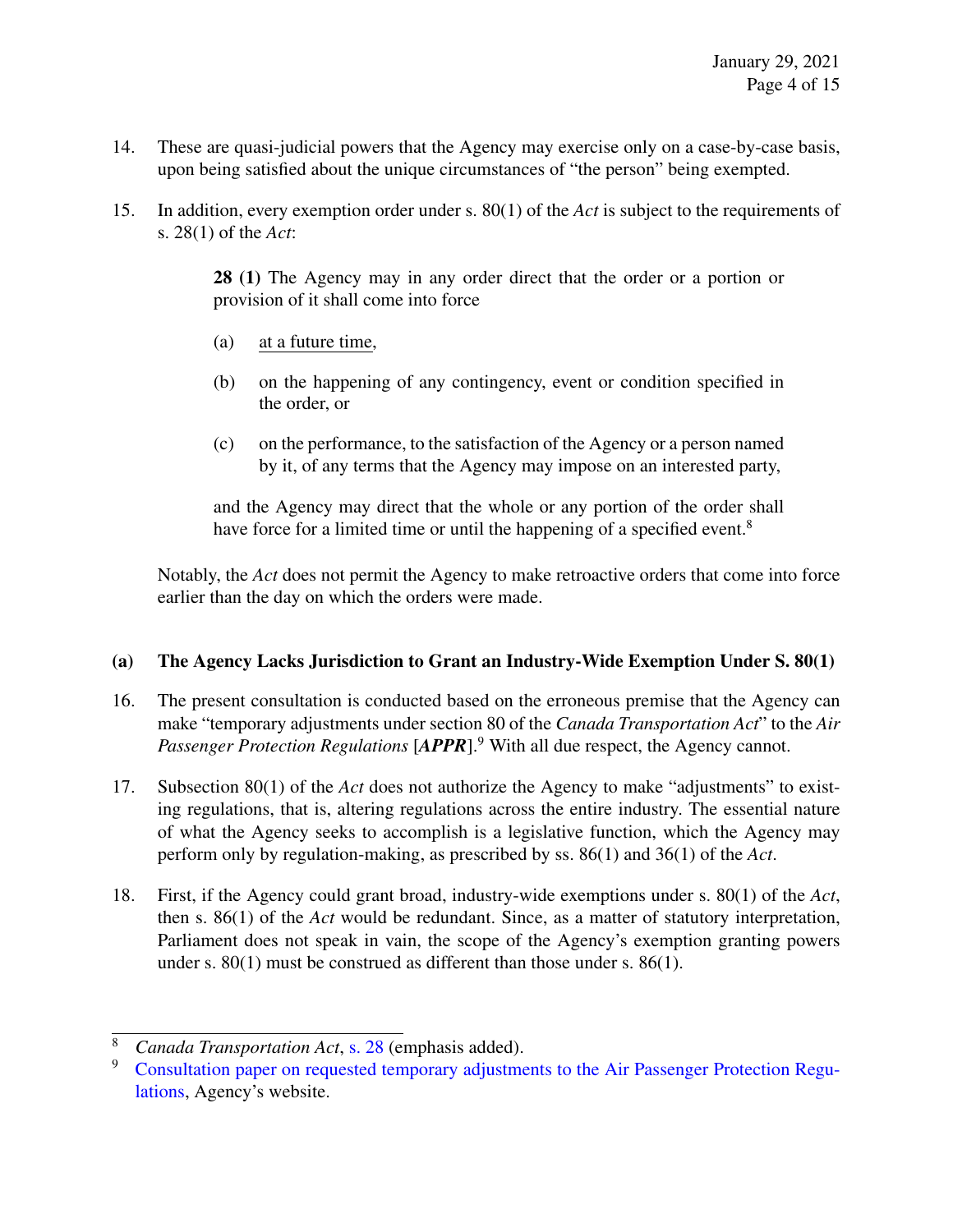- 19. Second, and perhaps more importantly, s. 80(1) of the *Act* contemplates case-by-case exemptions, not industry-wide ones. This is reflected in the requirement that the Agency examine the unique circumstances of "the person" (the airline) that is being granted the exemption.
- 20. It is impossible to examine the unique circumstances of each airline that perform air service within, to, and from Canada in a single proceeding, where most airlines are not even parties, and submitted no data at all. Indeed, by way of example, there are significant differences between the following classes of airlines:
	- (a) airlines that operate in Northern Canada;
	- (b) airlines that operate primarily within Canada;
	- (c) European airlines that are also subject to the requirements of *Regulation (EC) 261/2004* with respect to all flights to and from Canada;
	- (d) Canadian airlines that operate flights to and from the European Union, and as such their flights departing from the EU are subject to the requirements of *Regulation (EC) 261/2004*; and
	- (e) airlines that operate flights to and from the United States, and thus are subject to the US Department of Transportation's regulatory requirements.
- 21. In short, while the Agency may adjudicate Air Canada's and Sunwing Airlines' requests for an exemption under s. 80(1) of the *Act*, the Agency lacks the jurisdiction to embark on an inquiry for an industry-wide exemption under that provision.
- 22. If the Agency wishes to proceed with an industry-wide "adjustment" to the *APPR*, the Agency must enact regulations under s. 86(1) and obtain the Governor-in-Council's approval for same, as required by s. 36(1). The latter also ensures clarity of the responsibility and accountability for the decision for the "adjustment."

## (b) The Agency Lacks Jurisdiction to Grant a Retroactive Exemption

- 23. The Agency has no jurisdiction to grant an exemption from the *APPR* with a retroactive effect, that is, effective on a date that is earlier than the date of the order or regulation granting the exemption.
- 24. The Agency's powers with respect to the coming into force of its orders are limited to deferring the entry into force to a future time.<sup>10</sup> Similarly, the Agency cannot make regulations with a retroactive effect, because the *Act* contains no such explicit authorization.<sup>11</sup>

<sup>10</sup> *Canada Transportation Act*, [s. 28\(1\).](https://www.canlii.org/en/ca/laws/stat/sc-1996-c-10/latest/sc-1996-c-10.html#sec28)

<sup>11</sup> *Statutory Instruments Act*, [s. 9\(1\).](https://www.canlii.org/en/ca/laws/stat/rsc-1985-c-s-22/latest/rsc-1985-c-s-22.html#sec9)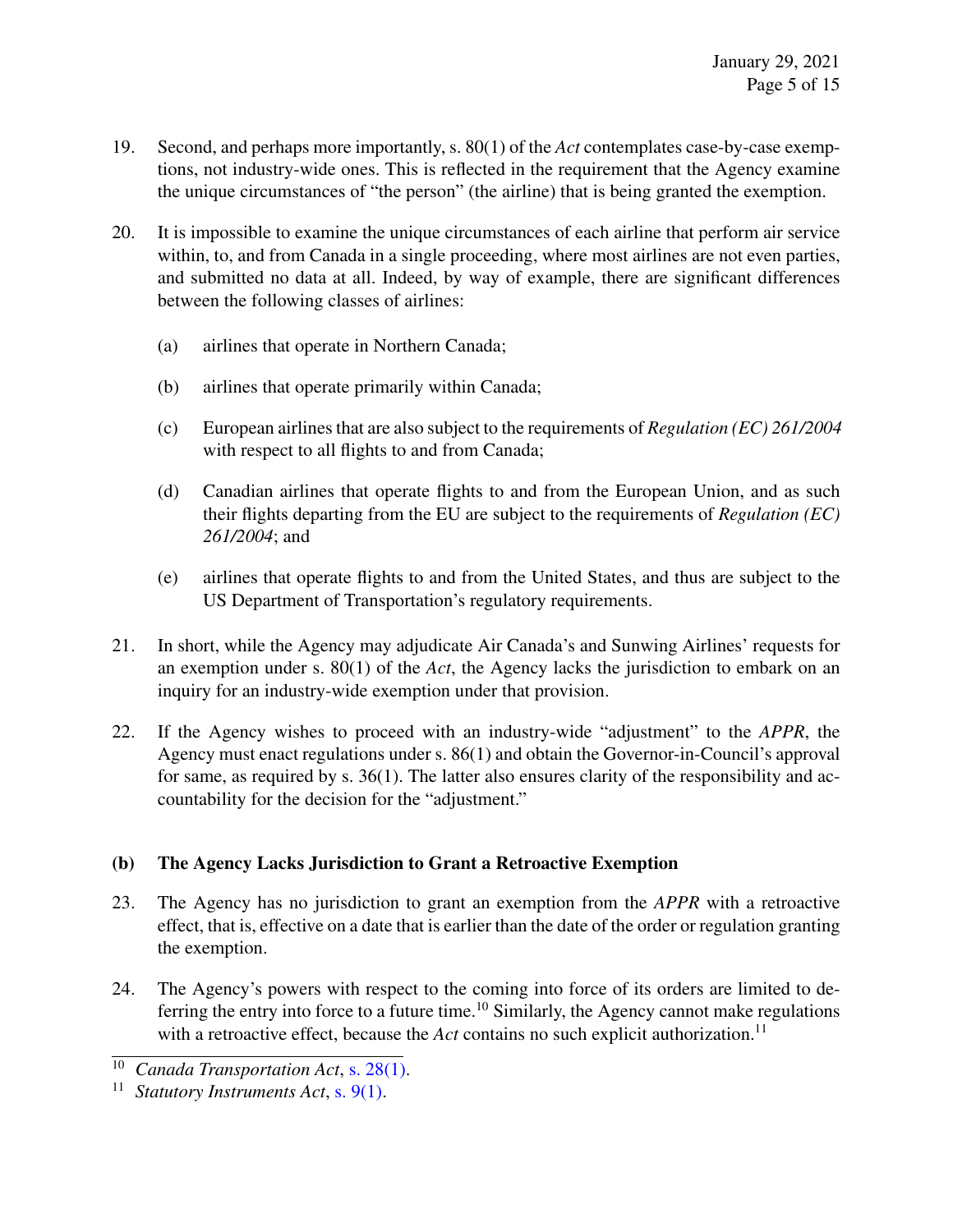- 25. In the absence of explicit statutory language, an administrative body lacks authority to make orders with a retroactive effect. The power to amend or vary orders does not clothe an administrative body with the power to make orders with a retroactive effect. Absent explicit legislative language authorizing *retroactive* amendments, the power to amend or vary must be interpreted on a going-forward basis: the amended order becomes effective on the date the amendment was made, and does not affect prior events or rights.<sup>12</sup>
- 26. In the case of the Agency, the *Act* confers on the Agency limited powers to review, rescind, or vary its own decisions<sup>13</sup> as an exception to the *functus officio* principle. These powers, however, do not clothe the Agency with authority to vary a past order with a *retroactive effect*. The effect of the variance can be only as of the date the decision to vary is made or a later date.
- 27. It follows that the Agency lacks jurisdiction to grant exemptions from obligations set out in the *APPR* that would affect passengers' vested rights that have accrued prior to the issuance of the Agency's order.
- 28. In practical terms, this means that the Agency lacks jurisdiction to exempt airlines from any obligation under the *APPR* that arises from events that pre-date the Agency's order's date or that would apply to contracts of carriage that have been entered into by passengers prior to the issuance of the Agency's order.
- 29. For example, an exemption order issued on February 15, 2021 can apply only to itineraries purchased on or after February 15, 2021 and only with respect to events that occurred on or after February 15, 2021.
- 30. Therefore, the Agency lacks jurisdiction to retroactively extend to December 31, 2020 the exemption that had already expired on June 30, 2020. Hence, Air Canada's request is moot.

# II. IATA and NACC Lack Standing to Seek Exemptions on Behalf of Airlines

- 31. IATA and NACC are not regulated entities under the *Act*. The *APPR* neither confers rights nor imposes obligations on IATA or NACC. As such, NACC's and IATA's request for exemption from provisions of the *APPR* is not properly before the Agency.
- 32. NACC and IATA may seek an exemption only on behalf of those airlines that have explicitly authorized them to do so, and which have agreed to be legally bound by NACC's and IATA's actions. In the absence of such authorization, NACC and IATA have no standing to seek exemptions on behalf of the airline industry in general. Airlines can seek exemptions on their own—as the applications by Air Canada and Sunwing Airlines demonstrate.

<sup>&</sup>lt;sup>12</sup> *Dorel Industries Inc. v. Canada (Border Services Agency)*, [2014 FC 175 at paras. 25-27.](https://www.canlii.org/en/ca/fct/doc/2014/2014fc175/2014fc175.html#par25)

<sup>13</sup> *Canada Transportation Act* [s. 32.](https://www.canlii.org/en/ca/laws/stat/sc-1996-c-10/latest/sc-1996-c-10.html#sec32)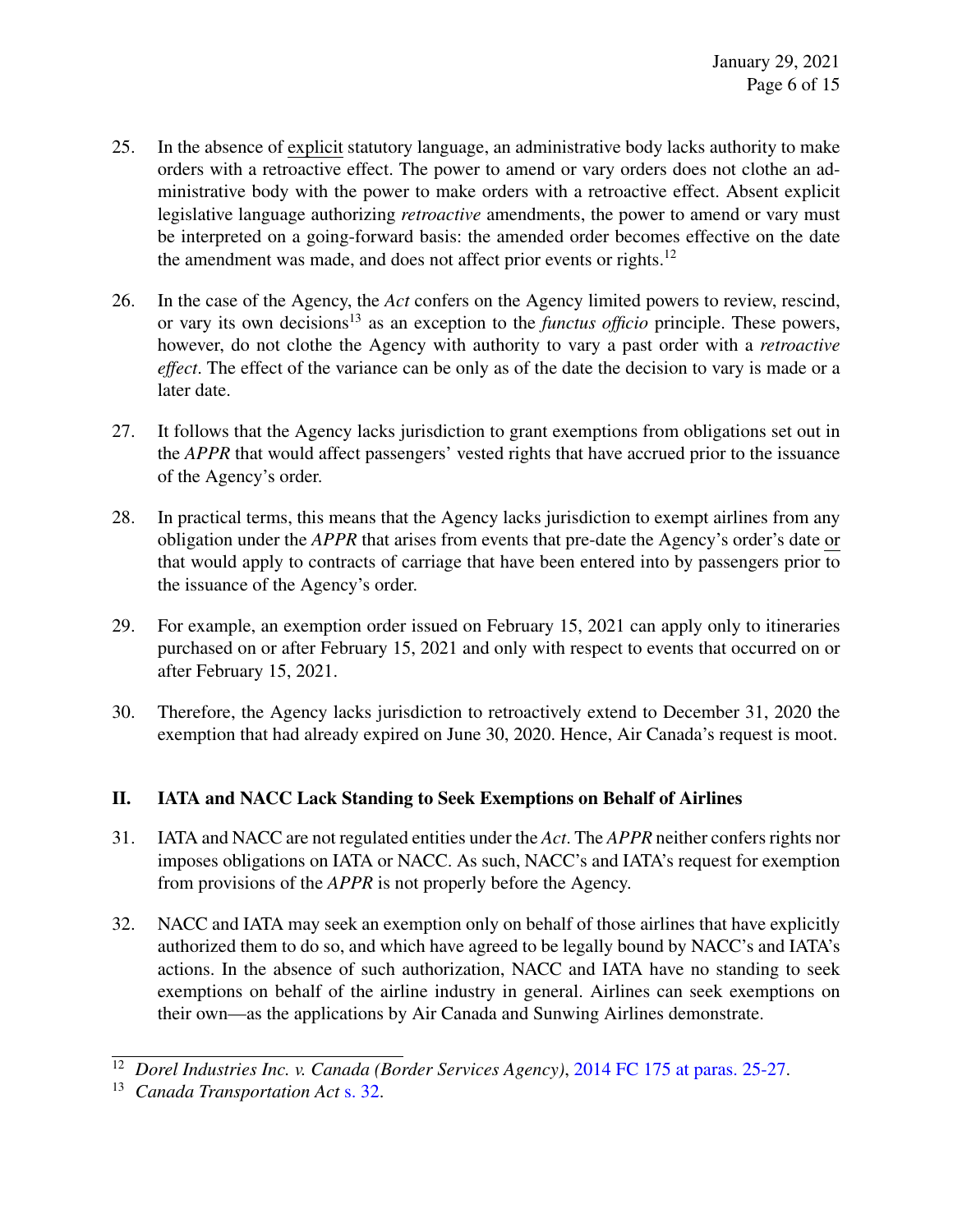- 33. It is apparent on the face of the record that IATA and NACC do not represent *all* their members in this matter, because Air Canada and Sunwing Airlines have (correctly) chosen to make their own applications for exemptions. Consequently, IATA and NACC do not represent Air Canada and Sunwing.
- 34. The Agency therefore must inquire which airlines NACC and IATA purport to represent, and whether these airlines have agreed to be legally bound by NACC's and IATA's actions.
- 35. If IATA and NACC are unable to produce authorizations to act on behalf of specific airlines, then their joint application should be dismissed for lack of standing, without prejudice to their right to make stakeholder submissions about Air Canada's and Sunwing's applications.
- 36. An additional reason to dismiss NACC's and IATA's joint request as presented is that it deprives the Agency of carrying out it statutory mandate under s. 80(1) of the *Act* to examine, on a case-by-case basis, the unique circumstances of each airline that would be subject to the sought exemption. This difficulty is demonstrated by the Agency having received only aggregate data of several airlines,  $^{14}$  but no airline-by-airline data from each individual airline that seeks an exemption.
- 37. For greater clarity, s. 80(1) of the *Act* requires the Agency to examine the circumstances of "the person" who would be granted the exemption. Consequently, data submitted by airline A cannot be the basis for granting an exemption to airline B under s. 80(1) of the *Act*. Therefore, the Agency may exercise its exemption granting powers under s. 80(1) of the *Act* only with respect to airlines that have submitted data specific to their own operations and unique circumstances.
- 38. In short, as it stands, there are only two exemption applications properly before the Agency: by Air Canada and by Sunwing Airlines.

## III. Reasonable Apprehension of Bias

- 39. On October 22, 2020, in Decision No. LET-A-67-2020, the Agency requested Air Canada, IATA, and NACC to provide certain supplementary data.
- 40. It is submitted that the act of requesting such supplementary data, the framing of the questions by the Agency, and the Agency's failure to enforce its previous decision give rise to a reasonable apprehension of bias.

 $\frac{14}{14}$  The authenticity of the data is disputed.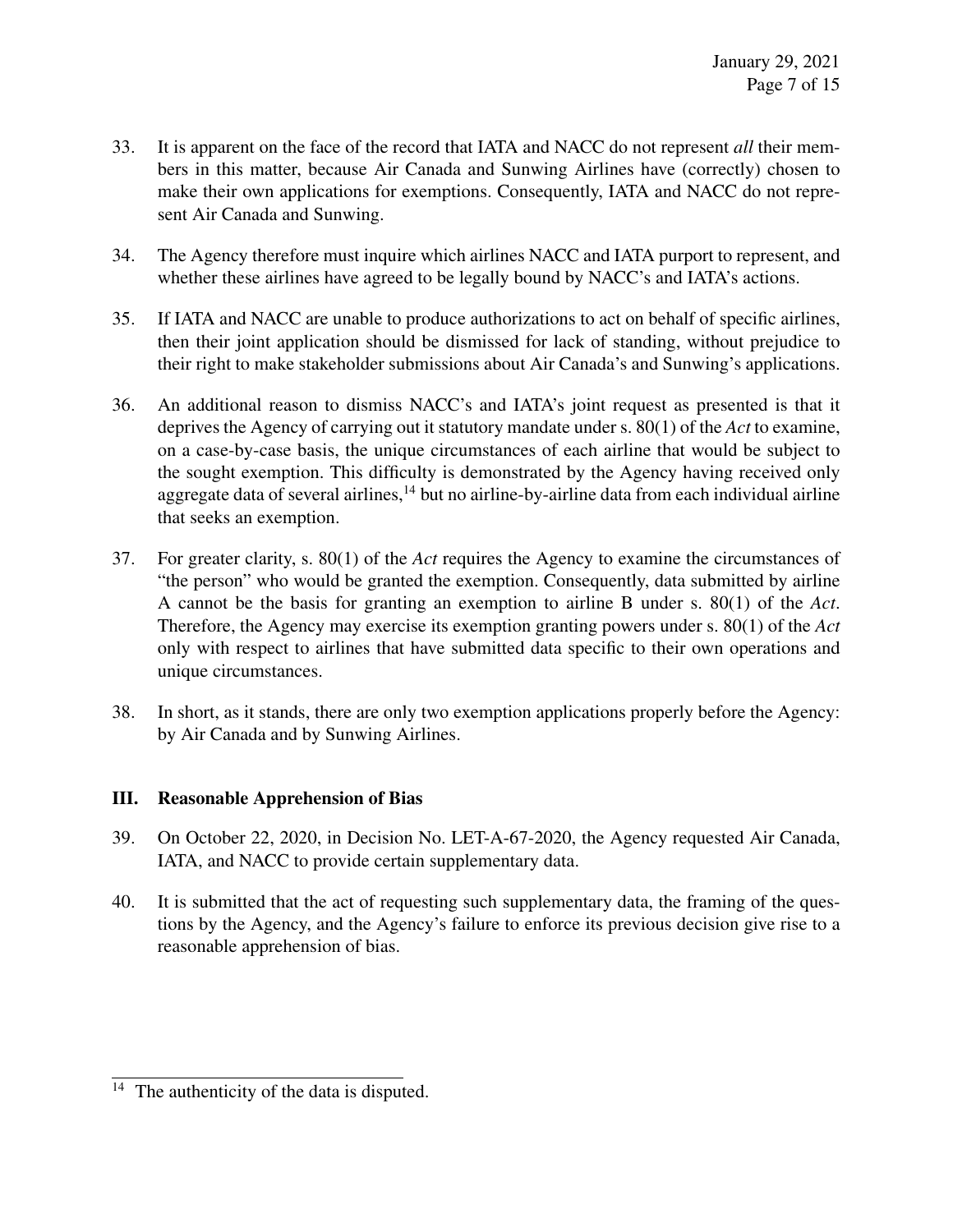#### *The Act of Requesting Supplementary Data*

- 41. The Agency has been dealing with the exemption requests pursuant to s. 80(1) of the *Act*, which requires the Agency to consider, on a case-by-case basis, the unique circumstances of the person that would be subject to the exemption.
- 42. The applicants bear the onus of tendering sufficient evidence to persuade the Agency that the requisite elements of s. 80(1) of the *Act* are met.
- 43. It is apparent on the face of Decision No. LET-A-67-2020 that the Agency was of the view that the exemptions applications that were before it contained insufficient information to support granting exemptions under s. 80(1) of the *Act*.
- 44. Instead of dismissing the applications as lacking adequate evidentiary support, the Agency invited the applicants to submit supplementary data to bolster their case. By so doing, the Agency has abandoned its role as an impartial decision-maker, and has assumed the role of an advocate or advisor assisting the applicants to make out their case.
- 45. The Agency's conduct cannot be excused by considerations of access to justice. The applicants seeking the exemptions are large corporations and/or associations that have ample access to legal advice and representation; they are not the proverbial self-represented litigant to whom the Agency might owe some duty of providing assistance or guidance.
- 46. The Agency's actions and level of involvement in the furtherance of the applicants' case therefore gives rise to a reasonable apprehension of bias.

#### *Framing of the Questions – Tunnel Vision*

- 47. The request for supplementary data is based on the premise advanced by the airlines that flights were cancelled as a result of cancellations by the passengers.
- 48. The Agency did not even contemplate that an alternative explanation may exist, namely, that predominantly it was the airlines who cancelled flights first, and only then did the passengers choose to seek a refund instead of alternative travel arrangements, as contemplated by ss. 17(2) and 17(7) of the *APPR*.
- 49. The Agency did not seek supplementary data to test such an alternative explanation. In particular, the Agency failed to seek supplementary data about the number of passengers who held a booking on the flights that were cancelled, nor did the Agency inquire about how many of these passengers elected to travel on alternative transportation and how many sought a refund (i.e., exercised their rights under ss. 17(2) and 17(7) of the *APPR*).
- 50. In short, the nature of the supplementary data requested by the Agency demonstrates that the Agency has gone on a mission to gather data that could support the airlines' arguments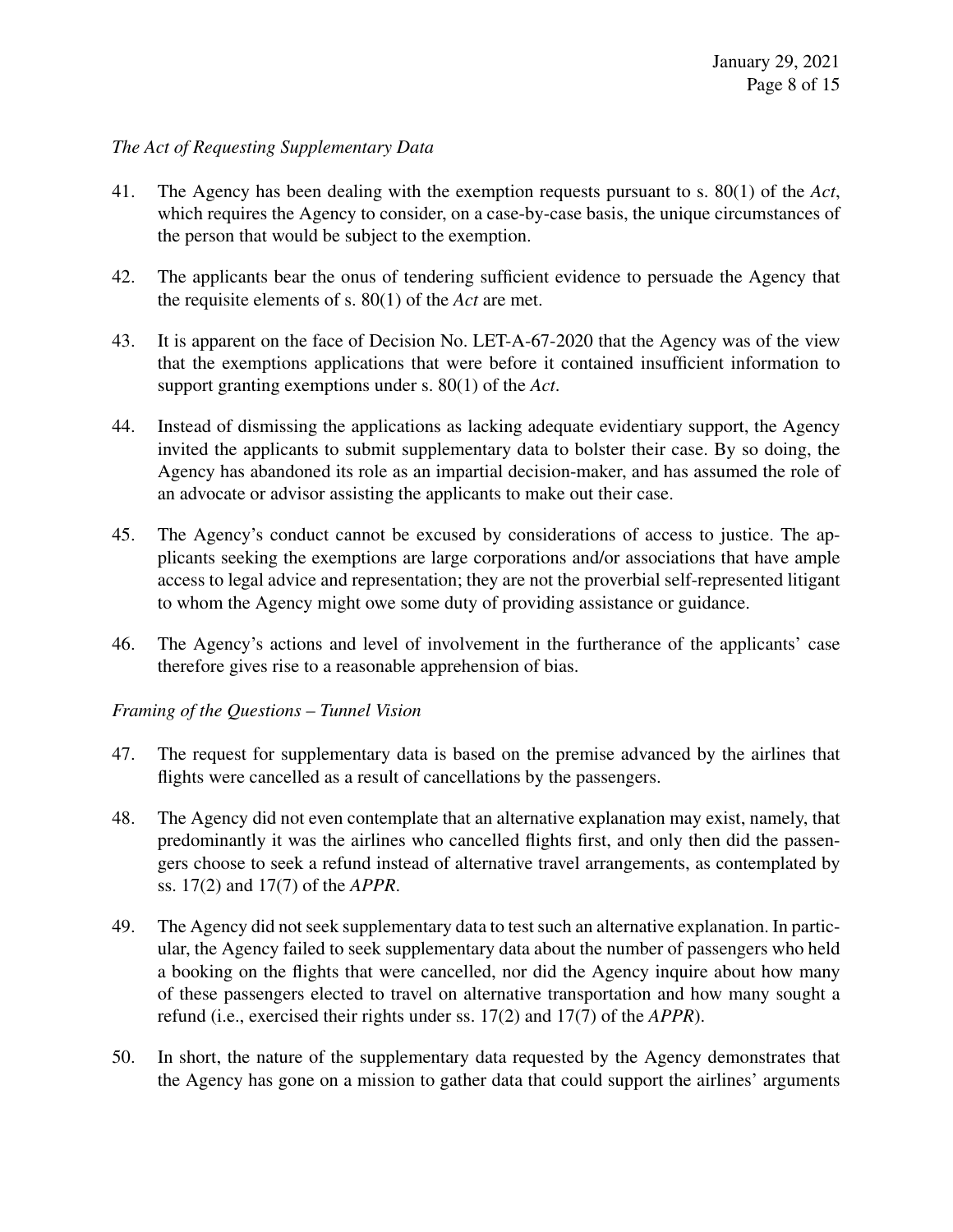rather than an objective inquiry with an open mind to consider the possibility that there may be another explanation for the large scale flight cancellations.

*The Agency's Failure to Enforce Decision No. LET-A-67-2020 or Disclose Data to the Public*

- 51. In Decision No. LET-A-67-2020, the Agency requested Air Canada, IATA, and the NACC to provide supplementary data about the number of flights that were cancelled "due to low load factor." The Agency also asked how many of these cancellations were caused by passenger ticket cancellations made between 3 and 14 days before the flight.
- 52. The consultation paper<sup>15</sup> contains no information of this nature. Annex "A" provides the number of flights that were cancelled and the number of passengers who, allegedly, cancelled their tickets between 3 and 14 days before the flight, but it is silent about any alleged causal relationship. There is no reference to "due to low load factor" in Annex "A."
- 53. It is unclear whether the absence of this information from the consultation paper is due to the Agency's failure to enforce its own Decision No. LET-A-67-2020 or due to the Agency's failure to disclose this information to the public. Whichever the explanation is, the current state of affairs, where information that the Agency acknowledged to be relevant is being withheld from the public, leaves a reasonable observer with the impression that the sole purpose of the present "consultation" is to create an air of legitimacy to what has already been decided—thereby giving rise to a reasonable apprehension of bias.

## IV. Denial of Procedural Fairness

- 54. The present proceedings carry the hallmarks of a quasi-judicial function:
	- (a) The relief sought, namely, exemptions from provisions of the *APPR*, affect the rights and obligations of persons. The Agency's decision will affect the rights of passengers vis-à-vis airlines and the obligations of airlines vis-à-vis passengers.
	- (b) An adversarial relationship is present between the airlines seeking to reduce their obligations to passengers, and passengers who would oppose such a request and whose rights would be negatively affected by the relief sought.
	- (c) The Agency considers the matter under s. 80(1) of the *Act*, which requires the Agency to apply substantive rules to individual cases, by examining the individual circumstances of each airline, rather than to implement social or economic policy in a broad sense (which would be the case under s. 86(1) of the *Act*).

<sup>&</sup>lt;sup>15</sup> [Consultation paper on requested temporary adjustments to the Air Passenger Protection Regu](https://otc-cta.gc.ca/eng/consultation-paper-requested-temporary-adjustments-air-passenger-protection-regulations)[lations,](https://otc-cta.gc.ca/eng/consultation-paper-requested-temporary-adjustments-air-passenger-protection-regulations) Agency's website.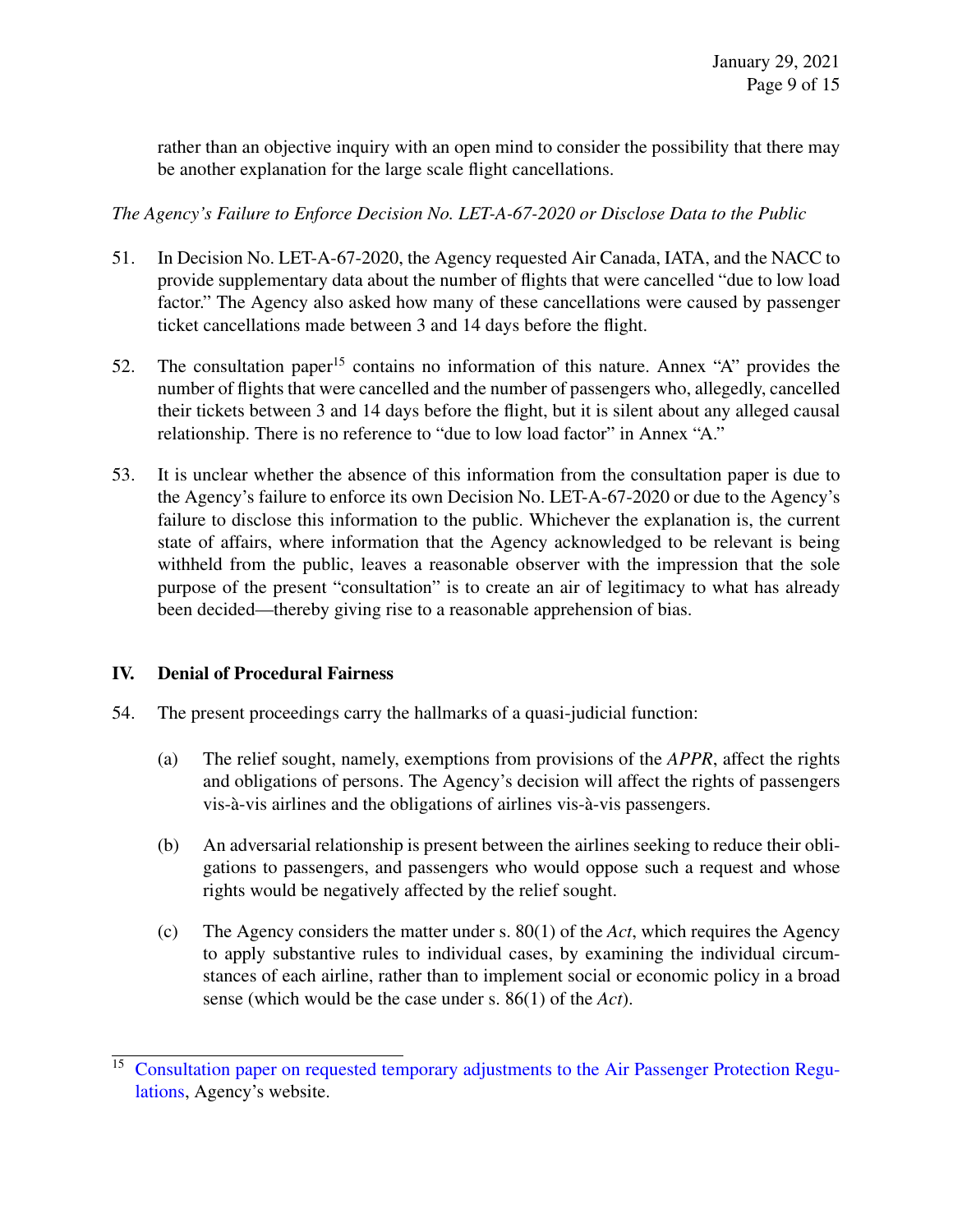- 55. The Agency's action to portray the present proceeding as a purely regulatory matter and a "consultation" that is not subject to the *Canadian Transportation Agency Rules (Dispute Proceedings and Certain Rules Applicable to All Proceedings)* is disingenuous and procedurally unfair to consumers and consumer advocacy groups, because it deprives them of the ability to direct questions and seek productions from the airlines. In particular, the Agency's conduct deprives consumers and consumer advocacy groups of the opportunity to test the authenticity and accuracy of the data provided by the airlines.
- 56. This troubling state of affairs is to be contrasted with the Agency's decision in *Lukács v. Air Canada*, LET-C-A-154-2012, where the Agency ordered Air Canada to disclose to the undersigned Air Canada's raw ticket sales data used to justify Air Canada's claims about aggregate data. In that decision, the Agency acknowledged that

[...] it is within Mr. Lukács' right to "test whether Air Canada's calculations are correct".

In the present case, however, the Agency has provided no means for consumers or consumer advocacy groups to engage in a similar legitimate exercise to test the data that was supplied by the applicants.

- 57. In short, the Agency appears to intend to make decisions on the basis of the applicants' say-so, without any opportunity for those with an adverse interest to test the evidence. It is submitted that this state of affairs amounts to denial of procedural fairness.
- 58. The Agency is hereby requested to provide consumers and consumer advocacy groups, including the undersigned, with a reasonable opportunity to test the claims of aggregate data submitted by the airlines.

## V. The Data Submitted by the Applicants is Arithmetically Impossible and Unreliable

- 59. The data in Annex "A" to the consultation paper<sup>16</sup> is arithmetically impossible and unreliable. According to Agency staff,  $17$  the data was provided by the applicants (airlines).
- 60. First, for the months of July, August, and September 2020, the sum of the number of passengers who allegedly "booked 3-14 days in advance" and "booked at least 14 days in advance" exceeds by thousands the total number of passengers transported. We have been unable to obtain any explanation for this discrepancy.

<sup>&</sup>lt;sup>16</sup> [Consultation paper on requested temporary adjustments to the Air Passenger Protection Regu](https://otc-cta.gc.ca/eng/consultation-paper-requested-temporary-adjustments-air-passenger-protection-regulations)[lations,](https://otc-cta.gc.ca/eng/consultation-paper-requested-temporary-adjustments-air-passenger-protection-regulations) Agency's website.

<sup>&</sup>lt;sup>17</sup> Email of Ms. Marcia Jones, Chief Strategy Officer, dated December 21, 2020.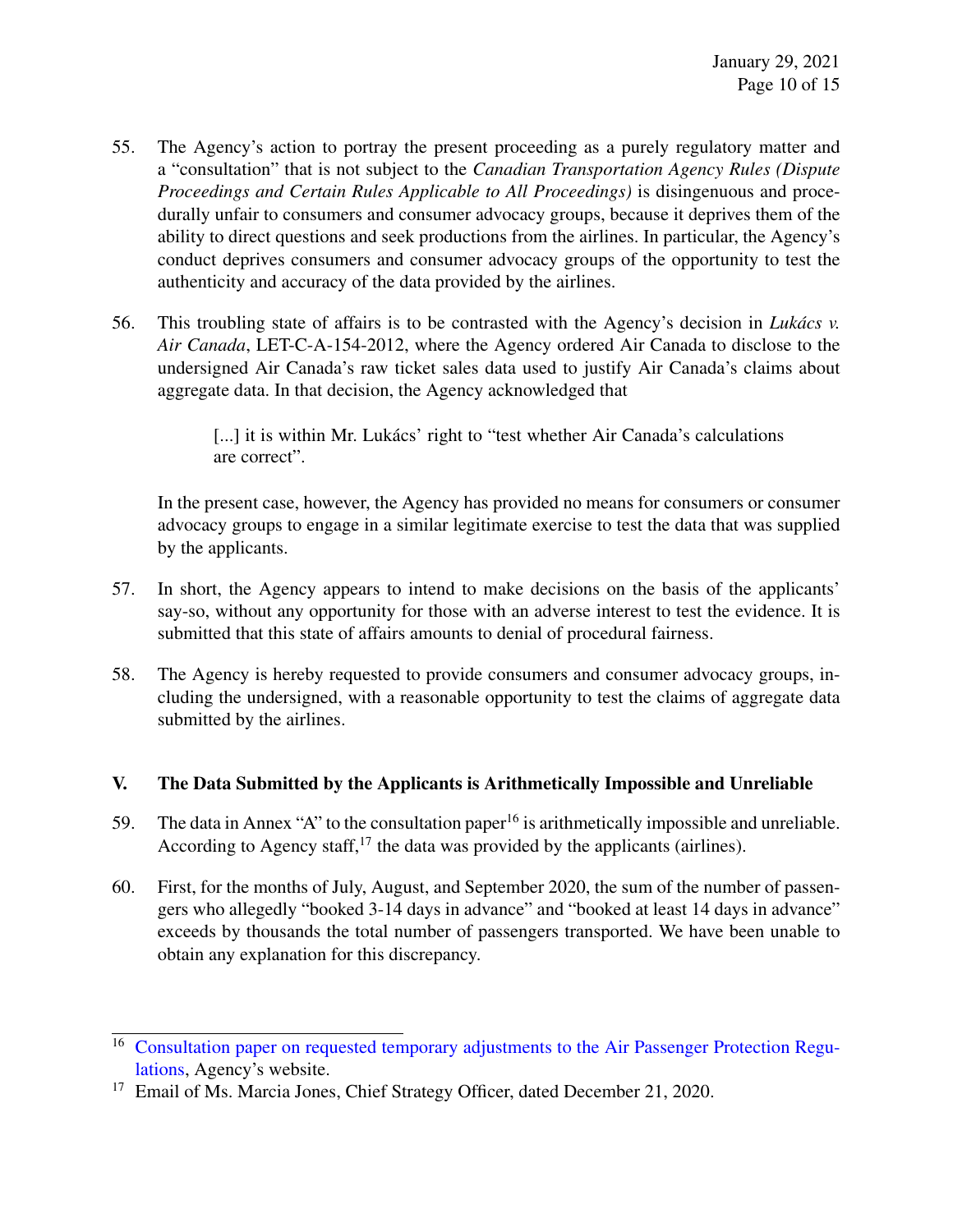61. The discrepancy between the alleged number of passengers and the alleged number of bookings in Annex "A" for the months July, August, and September 2020 is as follows:

| (July 2020)      | $833, 119 - (319, 342 + 554, 116) = -40,339$ |
|------------------|----------------------------------------------|
| (August 2020)    | $1,083,058 - (349,744 + 766,810) = -33,496$  |
| (September 2020) | $906,093 - (299,929 + 614,896) = -8,732.$    |

These discrepancies render the data unreliable and unsuitable to serve as the basis for any decision.

- 62. Second, the reference to percentages, such as "Passengers who cancelled 3-14 days in advance as a % of the passengers who booked at least 14 days in advance," is questionable as "passengers who cancelled 3-14 days in advance" is not a subset of "passengers who booked at least 14 days in advance."
- 63. Third, Annex "A" indicates that 80.502% of the flights scheduled in July-September 2020 were cancelled (189,156 out of 234,971), and 72.616% of these cancellations (137,358 out of 189,156) were "systemic" in the sense that flights with the same flight number were cancelled multiple times. Nevertheless, Annex "A" is silent about the fate of the passengers who held confirmed bookings on the 189,156 flights that were cancelled in this period. For example, if 50 passengers held confirmed bookings on each cancelled flight on average, then

 $189156 \times 50 = 9,457,800$  passengers

were affected in total. This is substantially higher than the figure of 4,979,951 for the number of passengers who allegedly "cancelled their tickets." This begs a number of questions:

- (a) In each of the months July, August, and September 2020, how many passengers held confirm bookings on the flights that were cancelled by the airlines?
- (b) Among the passengers who held confirmed bookings on flights that were cancelled by the airlines in each of the months July, August, and September 2020,
	- i. how many were transported on alternative travel arrangements; and
	- ii. how many opted to exercise their rights to a refund under ss. 17(2) and 17(7) of the *APPR*?
- 64. There is a fundamental flaw in the data supplied by the applicants in that it fails to distinguish ticket cancellations that were preceded by flight cancellations, and fails to distinguish between passengers who both booked and cancelled within the 3-14 day period and those who only booked or only cancelled in that time frame. As a result, the data purports to compare apples with oranges.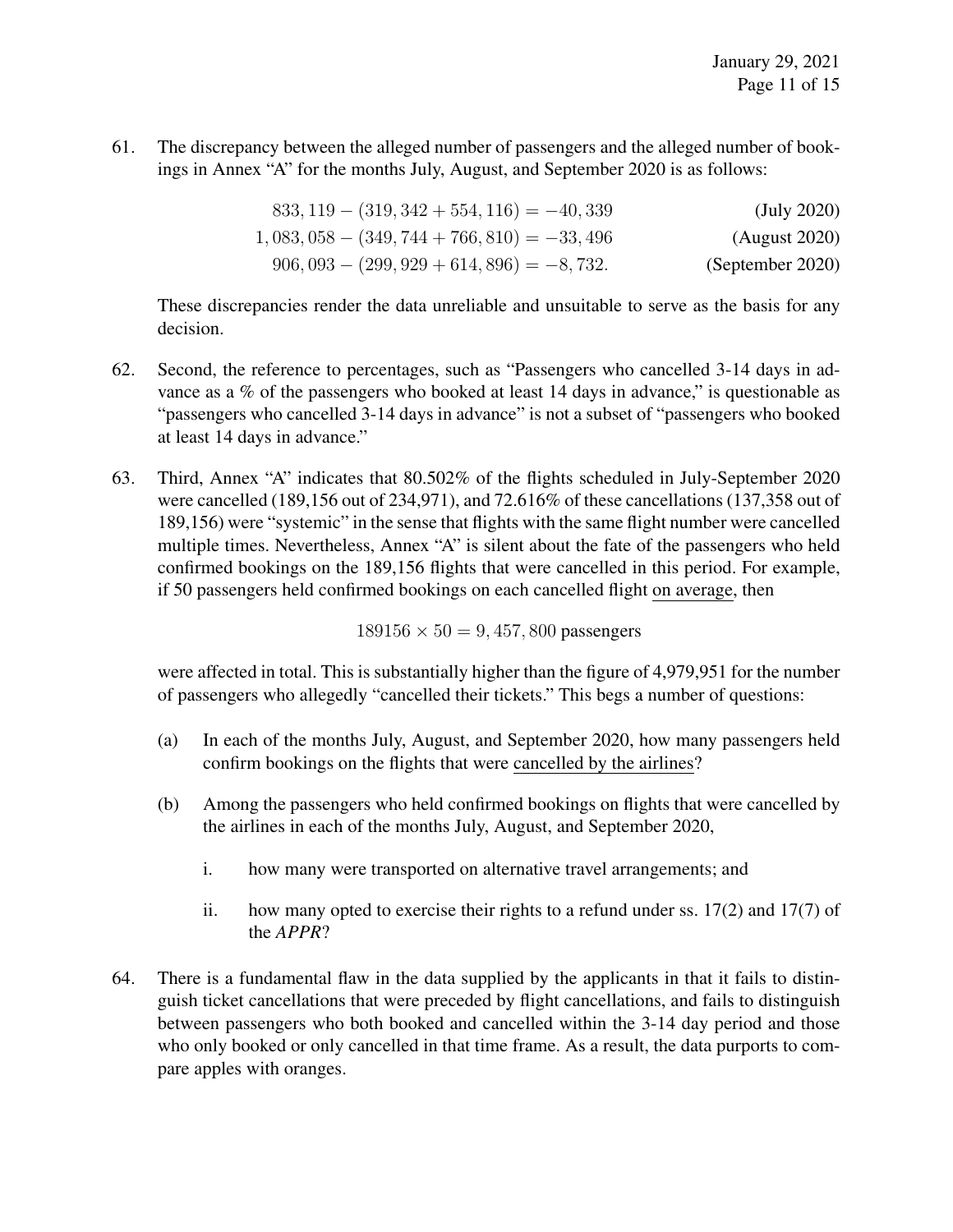- 65. In order to assess whether ticket cancellations are driving the flight cancellations (as the applicants allege) or flight cancellations drive ticket cancellations, the applicants should be required to provide complete datasets (in a CSV file, for example) with rows corresponding to individual flight segments flown by individual passengers (with personal information removed), $^{18}$  and columns consisting of:
	- (1) flight number;
	- (2) flight date;
	- (3) date the flight was cancelled (if any);
	- (4) ticket number;
	- (5) date the ticket was booked;
	- (6) date the ticket was cancelled (if any); and
	- (7) date the ticket was refunded to the original form of payment (if any).

The undersigned will be pleased to assist the Agency with the analysis of data containing this information.

## VI. Granting the Exemptions Sought would be Unfair to and Harm the Travelling Public

66. On June 29, 2020, the Agency correctly denied Air Canada's and Sunwing Airlines' applications for extending the exemptions from ss.  $17(1)(a)(i)$  and  $18(1)(a)(i)$  that the Agency had previously granted. The Agency found that:

> Sunwing and Air Canada have not provided evidence that they are facing the same sorts of operational imperatives and the sudden, drastic changes that characterized the initial stages of the pandemic, and they have not shown why, after more than 3 months, it is not possible to adapt operations to new realities such as health and safety precautions.<sup>19</sup>

- 67. The applicants are now seeking exemptions from two kinds of obligations:
	- (a) the obligation to reprotect passengers whose flights were cancelled on flights of other air carriers (ss. 17(1) and 18(1) of the *APPR*); and
	- (b) the obligation to compensate passengers whose flight is cancelled and who are notified about the cancellation at least 72 hours in advance of the flight.

The applicants also seem to conflate cancellations during COVID-19 with cancellations due to COVID-19.

 $\frac{18}{18}$  If flight 1234 had 20 passengers with confirmed bookings, then there should be 20 separate rows, one row per passenger.

<sup>&</sup>lt;sup>19</sup> [Determination No. A-2020-122,](https://otc-cta.gc.ca/eng/ruling/a-2020-122) para. 15 (emphasis added).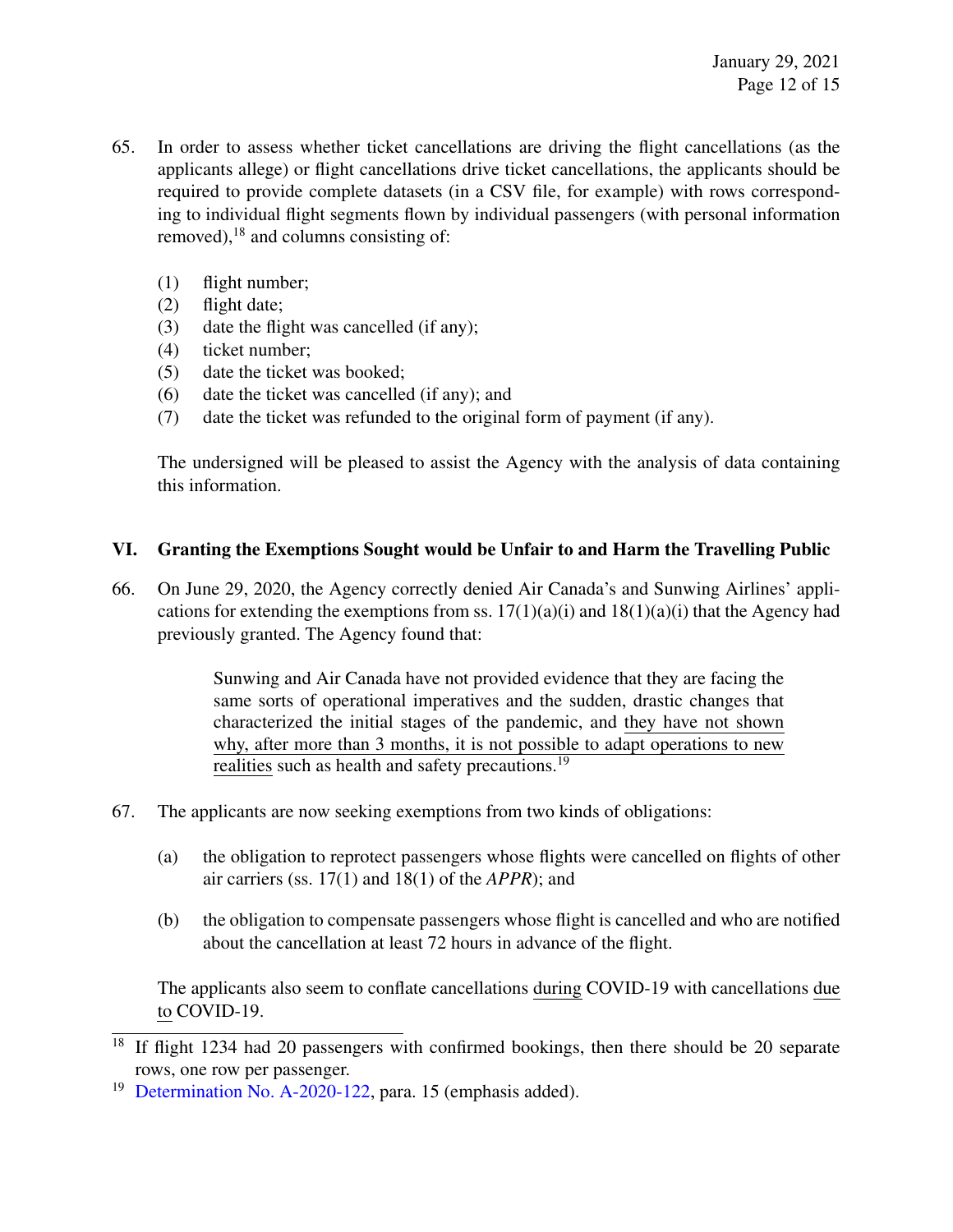68. As the Agency correctly held on June 29, 2020, there is no evidence to suggest that it is not possible for airlines to adapt operations to new realities—including to drastic decline in demand.

#### *Bait-and-Switch*

- 69. The premise of the *APPR* is that passengers are entitled to the flight for which they paid. Air transportation is time-sensitive, and delay may have serious consequences for passengers, especially during times when responsible passengers avoid non-essential travel.
- 70. For example, for a passenger travelling to attend a medical appointment (such as a cancer follow up or other similar serious medical issue), the difference between a morning and an afternoon flight may well mean the difference between making or missing their appointment.
- 71. Airlines have a "concomitant obligation" to mitigate and address the damage which has or may be suffered by a passenger as a result of delay.<sup>20</sup> Sections 17(1) and 18(1) of the *APPR*, which require airlines to rebook passengers whose flights were cancelled on flights of other airlines, embody this principle. With close to a year into the pandemic, there is no reason to relieve airlines from these obligations.
- 72. The genesis of the airlines' woes is their failure to adapt their inventory (i.e., the flights on which seats are offered for purchase) to the new realities of the pandemic. It is a matter of common sense and public knowledge that demand has dramatically declined. Yet, it appears from Annex "A"<sup>21</sup> that airlines decreased the number of flights scheduled only by 6.258% (234,971 in July-September 2020 compared to 250,656 in July-September 2019).
- 73. Given the decline in demand, it is no wonder that 80.502% of the flights scheduled in July-September 2020 had to be cancelled—the demand was simply not present, and this was predictable and foreseeable. The airlines sold these tickets as part of an irresponsible, and arguably unlawful, "bait-and-switch" practice of attempting to drum up demand contrary to federal guidelines,  $2^2$  selling tickets on flights they do not genuinely intend to operate, and then cancelling them later without any consequences, while keeping passengers' money on the purported basis that the tickets are "non-refundable."<sup>23</sup>
- 74. Granting the exemptions sought would enable and encourage airlines to continue these irresponsible and arguably unlawful practices, and to enrich themselves at the public's expense.

<sup>20</sup> *Lukács v. Air Canada*, [Decision No. 250-C-A-2012](https://otc-cta.gc.ca/eng/ruling/250-c-a-2012) at para. 25.

 $21$  To the extent that it can be considered reliable at all.

<sup>&</sup>lt;sup>22</sup> ["Air Canada hires influencers to promote vacation travel even as federal guidelines urge people](https://www.theglobeandmail.com/politics/article-air-canada-hires-influencers-to-promote-vacation-travel/) [to stay home"](https://www.theglobeandmail.com/politics/article-air-canada-hires-influencers-to-promote-vacation-travel/) (Globe and Mail, January 5, 2021).

<sup>&</sup>lt;sup>23</sup> [Airlines' 'bait-and-switch' strategy lures customers to flights that never take off](https://www.thestar.com/business/2020/11/06/airlines-bait-and-switch-strategy-lures-customers-to-flights-that-never-take-off.html) (Canadian Press, November 6, 2020).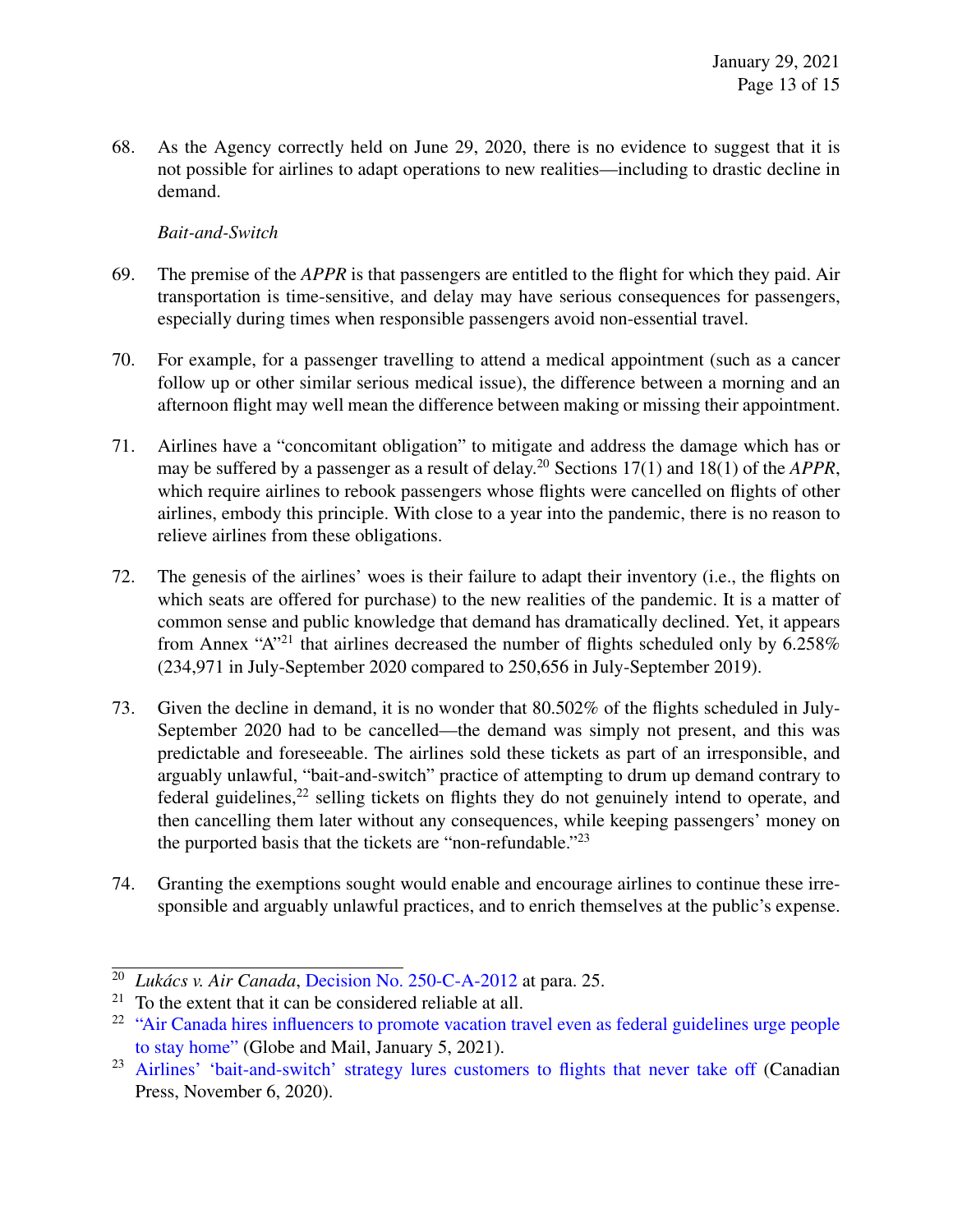*Passengers' Vested Rights and Reliance on Determination No. A-2020-122*

- 75. As noted earlier, the Agency lacks jurisdiction to grant an exemption retroactively; however, even if it had such powers (which is explicitly denied), it would be unfair to the travelling public to do so.
- 76. Determination No. A-2020-122 of the Agency, denying Air Canada's and Sunwing Airlines' application to extend the exemptions beyond June 2020, was published on the Agency's website, and was widely available to the public. Passengers who purchased tickets after June 29, 2020 accrued vested rights under the *APPR* and relied on the Agency's Determination as an assurance that ss. 17(1)(a)(i) and 18(1)(a)(i) of the *APPR* would apply to their travel.
- 77. An exemption from ss. 17(1)(a) and 18(1)(a) of the *APPR* would fundamentally change the terms and conditions of the contract of carriage and the airlines' obligations to passengers. It would therefore be unfair to impose a detrimental after-the-fact change on passengers who have already entered into contracts.
- 78. In short, it is submitted that apart from the strict jurisdictional issue, common sense and fairness to the travelling public also dictates that any exemption that the Agency might grant must be on a going-forward basis, applicable only to tickets sold after the Agency's decision is rendered.

*The Agency Cannot Exempt Airlines from Obligations under the Montreal Convention*

- 79. Sections 17(1) and 18(1) of the *APPR* articulate airlines' "concomitant obligation" under the *Montreal Convention* to mitigate and address the damage which has or may be suffered by a passenger as a result of delay.<sup>24</sup>
- 80. The Agency must be mindful that it has no jurisdiction to grant exemptions from provisions of the *Montreal Convention*, which are incorporated as Schedule VI to the *Carriage by Air Act*. Consequently, in practical terms, the Agency's ability to exempt airlines from ss. 17(1) and 18(1) of the *APPR* may be confined to flights that are not subject to the *Montreal Convention*.
- 81. In these circumstances, exempting airlines from ss. 17(1) and 18(1) of the *APPR* would create unnecessary confusion and additional controversy between passengers and airlines with airlines relying on the exemption granted to them, and passengers citing the *Montreal Convention*.

<sup>24</sup> *Lukács v. Air Canada*, [Decision No. 250-C-A-2012](https://otc-cta.gc.ca/eng/ruling/250-c-a-2012) at para. 25.